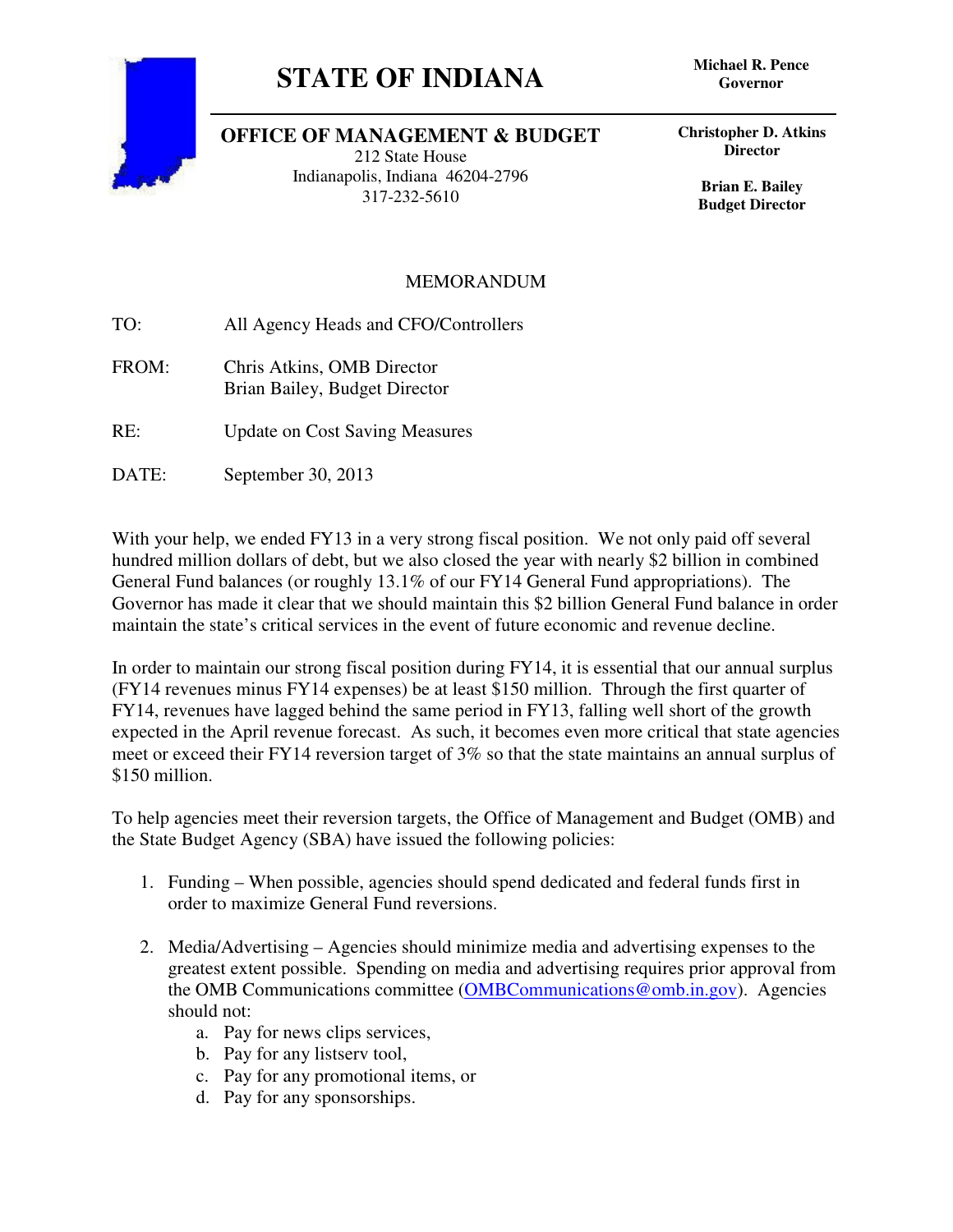- 3. Associations/Memberships Agencies/divisions should belong to no more than one association or organization. For instance, the State Budget Agency is permitted to be a member of the National Association of State Budget Officers (NASBO), but may not pay memberships or dues to any other associations.
- 4. Mail Agencies should not mail information to each other. Information can be sent through email or interoffice mail at no charge.
- 5. Printing Agencies should strive to reduce printing where possible. This includes but is not limited to the following:
	- a. If paper copies are required, print double-sided.
	- b. Color copies should only used when absolutely necessary and not for internal meetings.
	- c. Paper publications should be eliminated wherever possible. Annual reports and other information can be posted to agencies' websites and/or distributed electronically in most instances.
- 6. Publications and Reports Agencies should weigh the benefits of publications against the time and energy required to create them. Publications not required by statute should be carefully evaluated.
- 7. Subscriptions Agencies should analyze their subscriptions to periodicals and journals and reduce or eliminate the number of subscriptions wherever possible. An agency should have no more than one subscription for the same periodical. For example, the State Budget Agency receives one copy of the Wall Street Journal, and it is shared by multiple employees.
- 8. Meeting Space Agencies should minimize their costs for internal and external meetings including agency hosted trainings and conferences. This includes:
	- a. Agencies should not pay for meeting spaces. Agencies should utilize existing meeting space in the government center as well as at state facilities. For instance, the Department of Natural Resources can host off-site meetings at locations such as the Fort Harrison State Park Inn.
	- b. Agencies should utilize web videoconferencing and webinar tools when available and appropriate for meetings and agency hosted training.
- 9. Office Space Agencies should minimize their costs for office space and help other agencies to do the same. This includes:
	- a. Consolidation of space within the government center so that more agencies can get out of leased space and into the government center, and
	- b. Consolidation of satellite locations (e.g., branches, county offices, parks, prisons, hospitals) when feasible in order to eliminate lease costs, utility costs, etc.
- 10. Travel Agencies should limit travel expenses by:
	- a. Car Pooling State employees should make reasonable efforts to car pool when state travel is deemed essential. The Department of Administration can assist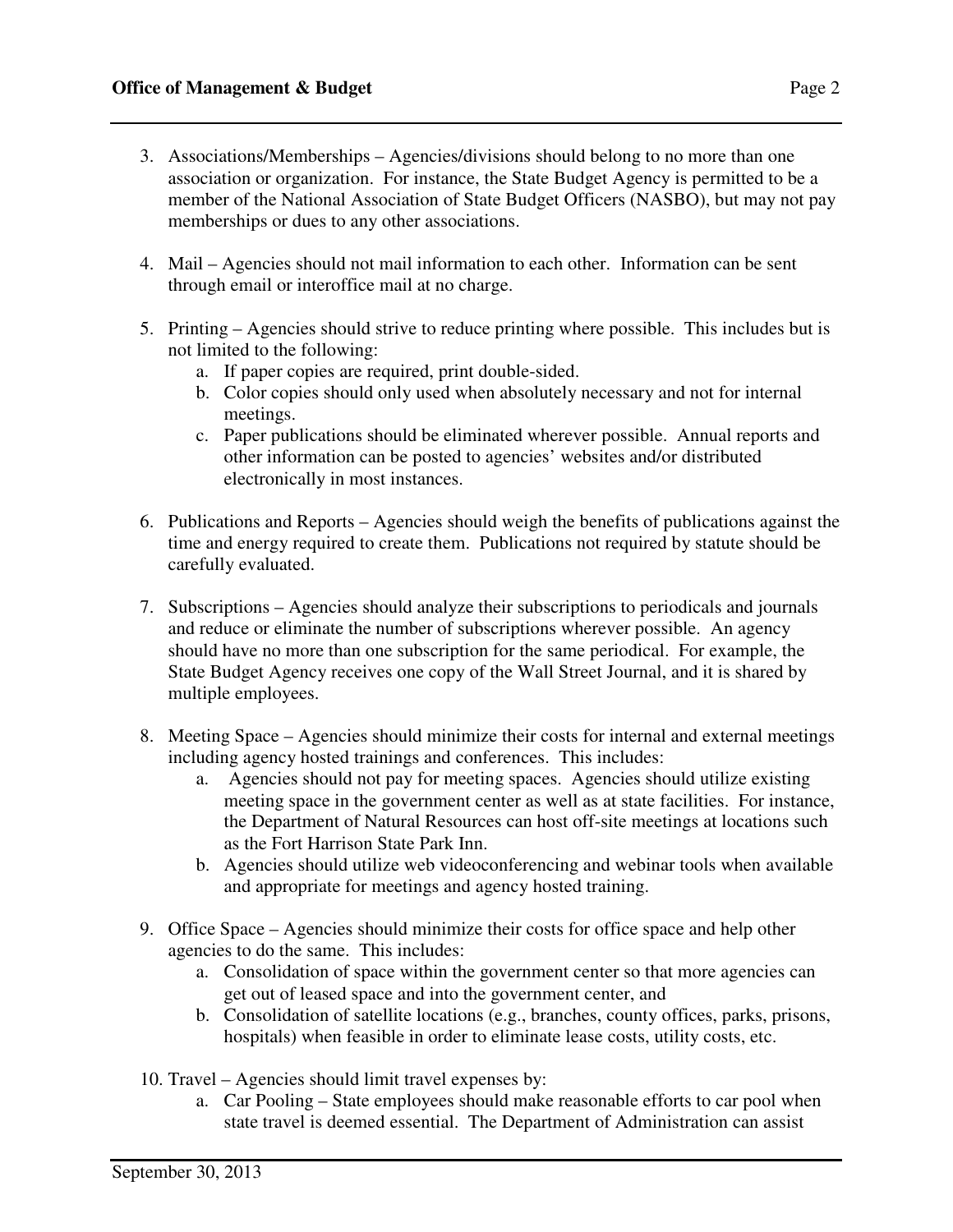agencies with daily rental vehicles using the state's contract with Enterprise Rent-A-Car.

- b. Conferences Agencies should minimize the number of state employees being sent to conferences and training seminars. In most cases, one or two employees can bring the relevant information back to other state employees who do not attend the conference. Agencies should maximize opportunities to use the "train the trainer" model in order to avoid the costs of sending multiple employees to the same conference or seminar.
- c. Overnights Overnight stays should be utilized on a limited basis primarily for out of state travel deemed essential. In-state travel should rarely require an overnight stay.
- d. Alternatives to travel such as teleconferences and webinars should be considered in all cases.
- 11. Information Technology Agencies should carefully review their expenditures in the following areas:
	- a. Cellular Phones and Smart Phones Agencies may only provide these devices to executive-level (e.g., EXBB) employees and field staff.
	- b. Telephone Lines and Seat Charges Review your IOT bill to ensure that your agency is only paying for telephone lines and computers currently being used.
- 12. Furniture Agencies should eliminate furniture purchases. The Department of Administration can assist agencies with recycling used furniture through the State Surplus program.
- 13. Offender Labor Agencies should work with the Department of Correction to identify opportunities to utilize offender labor (e.g., mowing, painting).
- 14. Overtime Agencies should carefully monitor overtime expenses, especially where employees are working considerably more than 37.5 hours per week. Agencies should explore opportunities to eliminate or reduce overtime costs as much as possible.
- 15. Vehicle Purchases Vehicle purchases should be made only in accordance with the Department of Administration's Vehicle Fleet Management Policy. Agencies may not purchase SUVs.
- 16. Salary Increases Unless an employee is being promoted or assigned additional duties, salary increases should only be provided through the annual pay for performance review process.
- 17. Strategic Hiring Committee All personnel actions (e.g., filling of positions, creation of positions, reclassifications, reorganizations) require review by Strategic Hiring Committee. No job offer or salary may be extended to any candidate until the SHC has reviewed and approved the request.